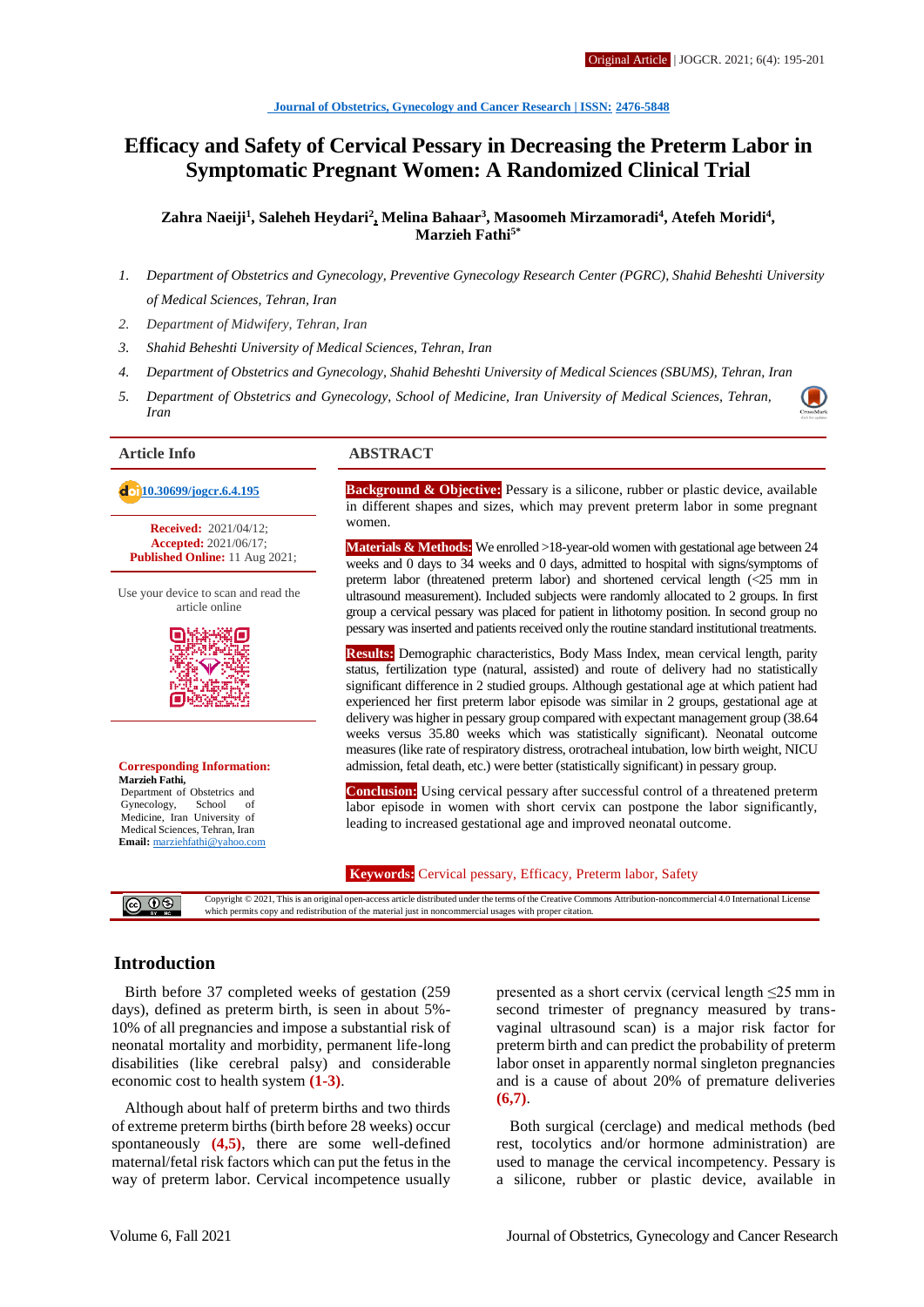different shapes and sizes, which prevents preterm labor in some patients by different mechanisms like closing the internal cervical ostium (by bending the cervix posteriorly), compressing the cervical canal, protecting the cervical mucus plug, maintaining the immuno-microbiological barrier between the chorioamnion membrane and extraovular space. Pessary insertion is a simple, relatively non-invasive procedure requiring no anesthesia or sedation **(8)**.

Although mechanical devices (like pessary, rings, balloons, etc.) have been used to close the cervix from 50 years ago **(9)**, their efficacy in prevention of preterm labor is not so clear yet. Some studies have shown a significant reduction in preterm labor rate after placing the pessary in cervix but other studies have found no efficacy.

This randomized clinical trial evaluates the beneficial effects of cervical pessary in decreasing the rate of preterm labor in women with singleton pregnancy and shortened cervix.

# **Materials and Methods**

#### **Setting and Design**

This prospective open-labeled randomized clinical trial was performed in a referral teaching hospital with annual census of 40,000. Cases were included conveniently between May 2018 and December 2019 in accordance with the Declaration of Helsinki (1989) after obtaining the informed written consent from the patients. Institutional ethics committee approved our study (Code: IR.SBMU.RETECH.REC.1396.460). We have registered our study in IRCT.ir with the registration code of IRCT20180819040830N3 in 2020- 04-29 (link: https://irct.ir/user/trial/45855/view).

#### **Participants**

All >18-year-old women with singleton pregnancy admitted in hospital with diagnosis of preterm labor were assessed for eligibility. Preterm labor was defined as the presence of regular painful uterine contractions documented on fetal heart monitoring with frequency of 3 or more contractions in every 20 minutes leading to cervical changes (dilatation, effacement and shortening in ultrasound study measurement).

We enrolled patients with gestational age between 24 weeks and 0 days to 34 weeks and 0 days and shortened cervical length. Gestational age was calculated using the date of the first day of last menstrual period (confirmed by measuring the crown-rump length of fetus in first-trimester ultrasound scan). Shortened cervical length was defined as cervical length ≤25 mm measured by transvaginal ultrasound scan in supine position using vaginal probe and calculating the distance between internal os and external os with straight and/or curve line.

We excluded cases with major fetal abnormalities, fever or any other clinical findings in favor of chorioamnionitis and placenta previa as well as women with normal cervical length and women who had not responded to the routine standard treatments of preterm labor and were experiencing continued signs and symptoms of preterm labor after 48 hours of admission. We also excluded women with vaginal bleeding or signs of ruptured membranes.

#### **Interventions and Measurements**

The patients were admitted and treated with bed rest, hydration, tocolytics, corticosteroids and/or magnesium sulfate (if indicated), antibiotics for vaginal infection (is suspected), etc. All of them were followed up during their hospital admission. If the signs and symptoms of preterm labor were alleviated after at least 48 hours of admission and patients were scheduled for discharge, they were included in study and randomly allocated to 2 groups after obtaining the informed written consent and verifying that the cervical length is <25 mm yet (by repeated ultrasound measurement). Included patients with gestational age between 24 weeks and 0 days to 34 weeks and 0 days and shortened cervical length were randomized to 2 groups. Randomization was based on the discharge sequence and we used block randomization with computer generated blocks of 4.

In first group (pessary group), a cervical pessary (Milex® Pessary, CooperSurgical co, NewYork, USA) with proper size was placed for the patient in lithotomy position. In second group (control group), no pessary was inserted and patients received only the routine standard institutional treatments prescribed for women with preterm labor.

All patients received routine standard care for preterm labor prevention and our study didn't affect the routine prenatal care provided for patients with history of treated threatened preterm labor. Demographic characteristics and data about the parity, baseline and delivery time gestational age, method of fertilization, route of delivery and patient's drug history were collected and compared in 2 groups.

#### **Outcome Measures**

Primary outcome was giving birth after 37 weeks of gestation. Possible side effects of pessary (including vaginal discharge, pessary descent, urinary tract infection, sepsis, cervical necrosis, severe pelvic pain or discomfort) and spontaneous preterm birth before 34 weeks were considered as secondary outcomes. Fetal outcomes including neonatal birth weight, rate of fetal death, orotracheal intubation, respiratory distress, NICU admission, intra-ventricular hemorrhage, necrotizing enterocolitis and retinopathy of prematurity were also considered as secondary outcome measures.

#### **Data Analysis**

Descriptive statistics were presented as minimum, maximum, mean and standard deviation. Student t-test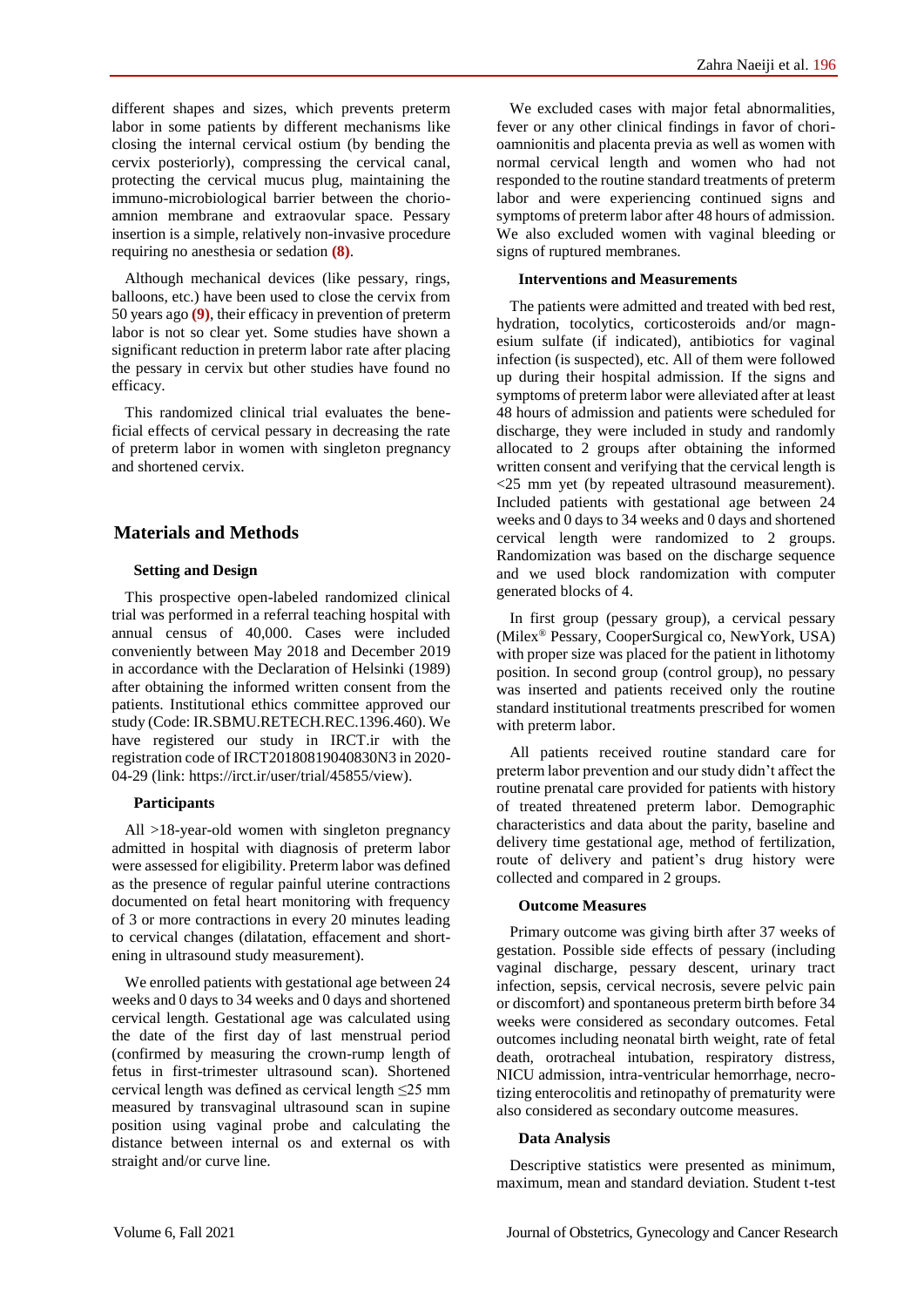and Chi-square were used to compare means. We considered P-value<0.05 as significant. Statistical analysis was performed on intention-to-treat basis. All analyses were performed using SPSS, version 18 (SPSS, Inc., Chicago, IL., USA).

### **Results**

A total of 159 subjects, admitted to hospital with signs and symptoms of preterm labor, were assessed for eligibility while 18 of them refused to participate in the study and 41 cases were excluded. Finally 100 women were included and randomized. CONSORT diagram showing the participants flow in the study is illustrated in [Figure 1.](#page-3-0) 

Of the subjects, 38 in pessary group and 36 in control group were nulliparous. There was no statistically significant difference between 2 groups in terms of parity status  $(P=0.60)$ . Of the 50 women in pessary group, 47 and of the 50 women enrolled into the control group, 48 had natural fertilization. In pessary group and control group, 3 and 2 women respectively had received assisted reproductive treatments (*P*=0.98). Route of delivery had no statistically significant difference in both studied groups (*P*=0.06) as 40 women in pessary group and 46 women in control group had natural vaginal delivery. Demographic data and basic characteristics were similar in both studied groups [\(Table 1\)](https://www.ncbi.nlm.nih.gov/pmc/articles/PMC3858694/table/T1/).

Gestational age at delivery time was  $38.64 \left(\pm 1.01\right)$  in pessary group and  $35.80 \ (\pm 1.89)$  in control group with expectant management which shows a statistically significant difference (*P*=0.00). Although minimum baseline gestational age (gestational age at which patient had experienced her first preterm labor episode and was enrolled in study) was similar in both groups; gestational age at delivery was higher in pessary group than expectant management group (38.64 weeks versus 35.80 weeks, which was statistically significant) [\(Table](#page-2-0)  [2\)](#page-2-0). Mean time between enrolling in study (time of controlling the episode of preterm labor) and delivery was higher in pessary group than control group (9.14 versus 6.38 weeks which also was statistically significant) [\(Table 1\)](#page-2-0).

| <b>Variable</b>                                                      | Pessary group $(n=50)$ |         |                     | Control group $(n=50)$ |         |                     | <b>P</b> - |
|----------------------------------------------------------------------|------------------------|---------|---------------------|------------------------|---------|---------------------|------------|
|                                                                      | Minimum                | Maximum | Mean<br>(SD)        | Minimum                | Maximum | Mean $(SD)$         | value*     |
| Age, years old                                                       | 18                     | 38      | 28.14<br>(4.72)     | 18                     | 39      | 27.02(5.03)         | 0.56       |
| <b>Body Mass Index,</b><br>kg/m2                                     | 18.23                  | 30.12   | 25.90<br>(2.52)     | 19.43                  | 30.98   | 25.14(3.21)         | 0.04       |
| Cervical length, mm                                                  | 8                      | 24      | 18.36(4.3)          | 6                      | 24      | 18.83(4.4)          | 0.32       |
| <b>Baseline gestational</b><br>age, weeks                            | 25                     | 33      | 29.64<br>(2.66)     | 24                     | 33      | 29.46(2.83)         | 0.23       |
| <b>Gestational age at</b><br>delivery, weeks                         | 32                     | 39      | 38.64<br>(1.01)     | 28                     | 40      | 35.80 (1.89)        | 0.00       |
| Time between study<br>inclusion and<br>delivery, $n$ $(\frac{9}{6})$ | 6                      | 12      | 9.14(2.54)          | $\mathbf{1}$           | 14      | 6.38(5.84)          | 0.00       |
| Fetal birth weight (g)                                               | 1850                   | 3700    | 3102.00<br>(325.13) | 660                    | 3600    | 2663.30<br>(723.50) | 0.04       |

#### **Table 1. Comparison of basic data in 2 groups**

\*Student's t-test, *P*<0.05 is significant

<span id="page-2-0"></span>**Table 2. Comparison of Pessary complications**

|                                      |                                    | Pessary group<br>$(n=50)$ | <b>Control group</b><br>$(n=50)$ | P-value* |  |
|--------------------------------------|------------------------------------|---------------------------|----------------------------------|----------|--|
| <b>Adverse effects of</b><br>pessary | Vaginal discharge, $n$ $(\%)$      | 18(36)                    | 6(12)                            |          |  |
|                                      | Itching/burning sensation          | 0(0)                      | 0(0)                             | 0.02     |  |
|                                      | Smelling odor                      | 0(0)                      | 0(0)                             |          |  |
|                                      | Vaginal discomfort or pain, n (%)  | 1(2)                      | 3(6)                             |          |  |
|                                      | Urinary/vaginal infection, $n$ (%) | 1(2)                      | 2(4)                             |          |  |
|                                      | Pessary descent, n (%)             | 0(0)                      | 0(0)                             |          |  |
| <b>Neonatal outcome</b>              | Respiratory distress, n (%)        | 1(2)                      | 22(44)                           |          |  |
|                                      | Orotracheal intubation, n (%)      | 0(0)                      | 14 (28)                          |          |  |
|                                      | Low birth weight, $n$ $(\%)$       | 1(2)                      | 11(22)                           | 0.00     |  |
|                                      | Birth before 34 weeks              | 1(2)                      | 8 (16)                           |          |  |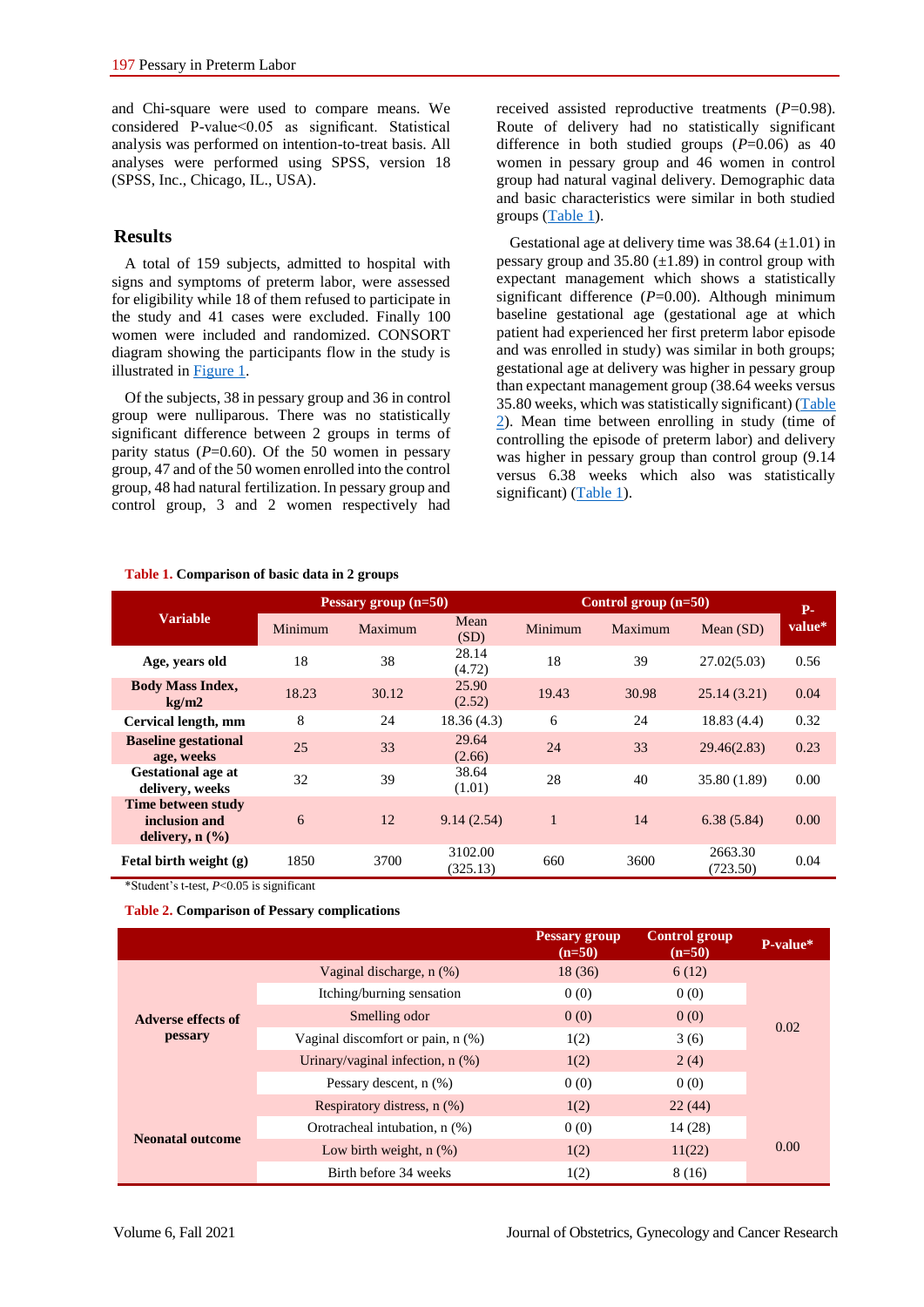|  |                                       | Pessary group<br>$(n=50)$ | Control group<br>$(n=50)$ | P-value* |
|--|---------------------------------------|---------------------------|---------------------------|----------|
|  | NICU admission, $n$ $%$ )             | 1(2)                      | 4(8)                      |          |
|  | Intra-ventricular hemorrhage, n (%)   | 0(0)                      | 3(6)                      |          |
|  | Fetal death, $n$ $(\%)$               | 0(0)                      | 3(6)                      |          |
|  | Necrotizing enterocolitis, $n$ $(\%)$ | 0(0)                      | 2 94)                     |          |

\*Chi-Square test, *P*<0.05 is significant



<span id="page-3-0"></span>**Figure 1. CONSORT diagram showing participants flow in study**

#### **Discussion**

According to recent studies, making efforts to find safe and effective medical or surgical intervention to decrease the rate of preterm birth is an "urgent need", especially in low-income countries. Multi-country analyses have shown that if all currently available diagnostic and therapeutic modalities be implemented properly in women at risk of preterm labor (including the women with short cervical length), rate of preterm birth will decrease just as 5% **(10)**. Effective therapeutic interventions are even more limited in primigravid women with gestational age >24 weeks experiencing a threatened preterm labor (as even the cerclage is usually used in women with repeated abortion and suspected or documented cervical incompetence in gestational age <24 weeks).

Our study showed that using cervical pessary after successful control of a threatened preterm labor episode in women with short cervix can postponed the labor significantly (leading to increased gestational age and improved neonatal outcome). Mean time between controlling the "threatened preterm labor" and "delivery" was about 3 weeks longer in patients with pessary than patients with control (9.14 versus 6.38 weeks). These 3 weeks of gestational age prolongation is very crucial for fetal growth and developmental processes and decreases the mortality and morbidity rate in neonates.

While most of available studies have focused on cases with repeated preterm labor/abortion, we studied the cases with treated first episode of threatened preterm labor. There are very limited number of studies in this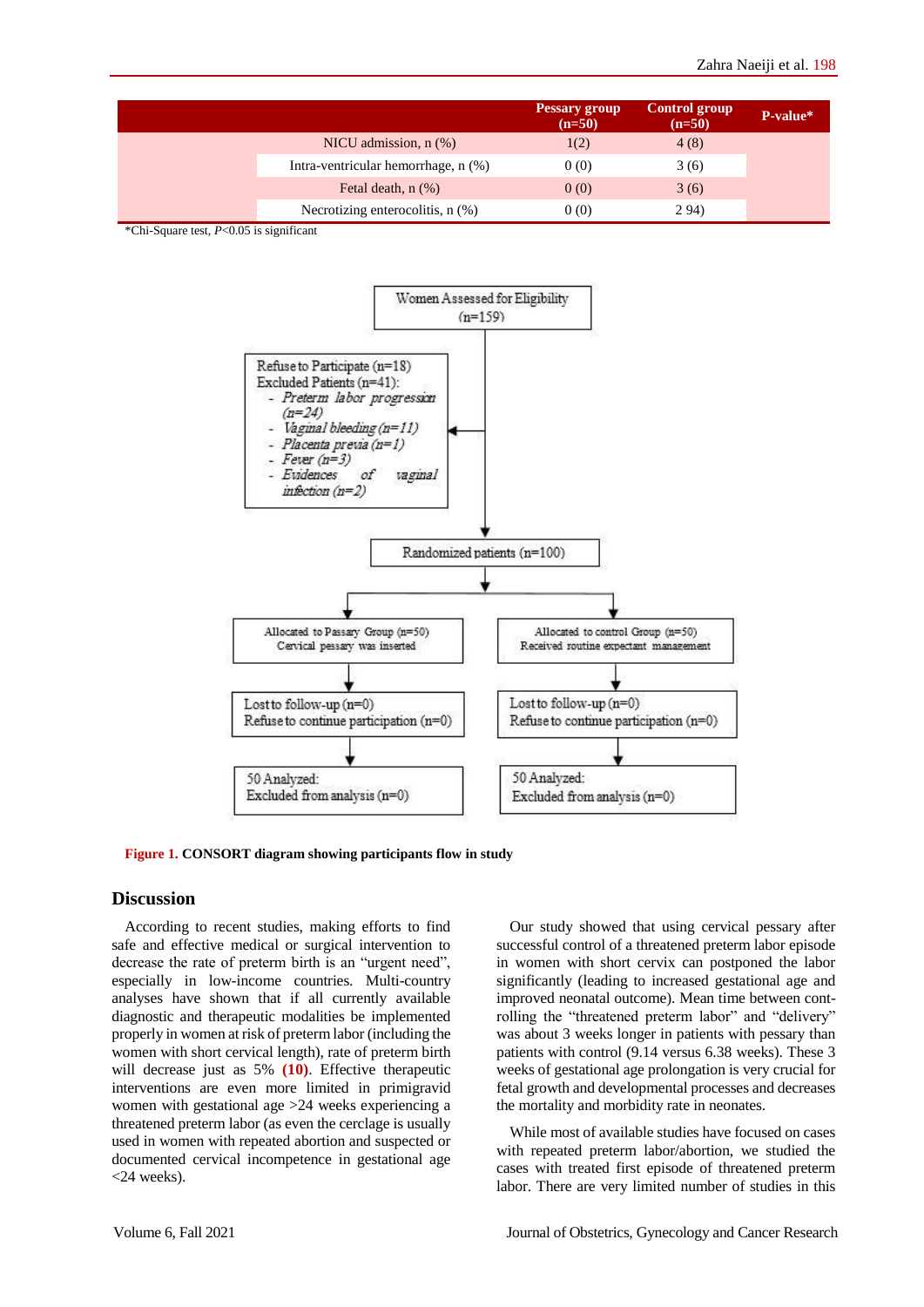subgroup of patients. An important recent study regarding this case is the study by Pratcorona *et al.,*  where 357 pregnant women with gestational age between 24 weeks and 0 day and 33 weeks and 6 days and controlled threatened preterm labor (not delivered 48 hours after beginning the signs and symptoms) who had also a short cervix were randomly allocated to cervical pessary or routine management groups. Spontaneous birth rate <28 weeks, <34 weeks and <37 weeks and neonatal outcome were compared and it was reported that spontaneous birth rate in gestational age of <34 weeks was similar in pessary and routine management groups but spontaneous birth in <37 weeks was less (statistically significant) in pessary group than the routine management group (14.7% versus 25.1%) (*P*=0.01). Threatened preterm labor recurrence, and the preterm premature rupture of membranes rate were also lower (statistically significant) in pessary carriers. The most common adverse reaction of pessary insertion was vaginal discharge seen in 36% of our patients which was similar to the findings of Pratcorona *et al.* who reported having moderate amount of white inodorous vaginal discharge as the most common complication in pessary group followed by "feeling the pessary inside the vagina" (seen in about 20% of patients) **(11)**. Other studies have also shown that increased vaginal discharge (mainly due to foreign body irritation of vaginal mucosa and not an infection) is seen in about 50% of pessary users **(12-13)**. No cases of pessary descent were seen in our study and the study by Pratcorona and "tolerability" was not an issue in both studies. We did not evaluate the patient satisfaction but Pratcorona *et al.* reported that the majority of studied women would recommend using this intervention to prevent the preterm labor to the other patients.

There are similar studies showing the efficacy and safety of pessary insertion in postponing the labor in women with a singleton pregnancy and short cervical length. For example, in the study of Goya *et al.* which was carried out in 5 hospitals in Spain on singleton pregnant women with cervical length of  $\leq 25$  mm. cervical pessary insertion was compared with expectant management and it was shown that pessary can significantly reduce the rate of spontaneous delivery before 34 weeks (6% versus 27%) with no adverse effect **(14)**.

There are also some studies showing no beneficial effect of pessary insertion in decreasing the preterm labor rate. For example, in a clinical randomized trial on 935 women with a singleton pregnancy and shortened cervix, Nicolaides *et al.* showed that cervical pessary insertion and expectant management have similar effect of preterm prevention and pessary cannot reduce the preterm birth rates before 34 weeks (12% of premature parturition with pessary use, and 10.8% without any intervention) **(15)**. In another study on 108 Chinese women with singleton pregnancy and a cervical length less than 25 mm at 20-24 weeks of gestation it was also shown that 9.4% of women in pessary group and 5.5% of women in expectant management group gave birth to

their neonates before 34 weeks of gestational age which demonstrated no statistically significant difference **(16)**. These results were confirmed by a multicenter openlabel clinical trial in Netherlands, in which 166 pregnant women with gestational age between 24 and 34 weeks and an arrested episode of threatened preterm labor who had documented and short cervix in their ultrasound scan assessments, were randomized to pessary and control groups. It was shown that pessary insertion could not decrease the rate of preterm birth  $\left(\frac{37}{2}\right)$  weeks) significantly **(17)**.

Our study was done on singleton pregnancies. Data on twin pregnancies is also conflicting. For example, in a randomized clinical trial on 132 pregnant women with a short cervix and twin pregnancy who had not delivered 48 hours after a threatened preterm labor episode onset with primary outcome of decreasing the rate of spontaneous birth before 28, 34 and 37 weeks, it was expressed that spontaneous preterm birth before 34 weeks was lower (statistically significant) in pessary group compared with the routine management group (16.4% versus 32.3%). Low birth weight was also less (statistically significant) in neonates of women in pessary group. In this study there was no statistically significant difference in preterm birth rate <28 weeks or between 34-37 weeks between the 2 groups **(18)**. Another clinical trial on 137 pregnant women with twin pregnancy and a sonographic cervical length ≤25 mm also showed that using pessary can significantly decr-ease the <34 weeks birth rate **(19)**. The recent trial by Nicolaides *et al.*, in which 1180 women with a twin pregnancy without a specific cervical length cut-off were allocated to a pessary or expectant management gr-oup, found no effect of a cervical pessary on preterm birth rates <34 weeks =and adverse neonatal outcome **(20)**.

We evaluated the symptomatic women who had experienced one episode of threatened preterm labor but there are some other studies of asymptomatic women. As Saccone *et al.* evaluated the role of pessary in decreasing the preterm birth in <34 weeks on 300 asymptomatic women with singleton pregnancies, no preterm birth history and cervical lengths of ≤25 mm and reported that use of a cervical pessary could decrease the rate of spontaneous preterm birth at <34 weeks of gestation **(21)**. While in another study on asymptomatic women with short cervical length, [Dugoff](https://obgyn.onlinelibrary.wiley.com/action/doSearch?ContribAuthorStored=Dugoff%2C+L) *et al.* studied 121 women randomized to 2 groups (pessary, nopessary) and showed no statistically significant difference between the 2 groups in preterm birth in < 37 weeks, <34 weeks and <28 weeks and also in gestational age at delivery, fetal birth weight and adverse neonatal outcome **(22)**.

## **Limitations**

We studied singleton symptomatic women. Other studies on asymptomatic women or women with multiple pregnancies may be beneficial. The conflicting results on the efficacy of cervical pessary inser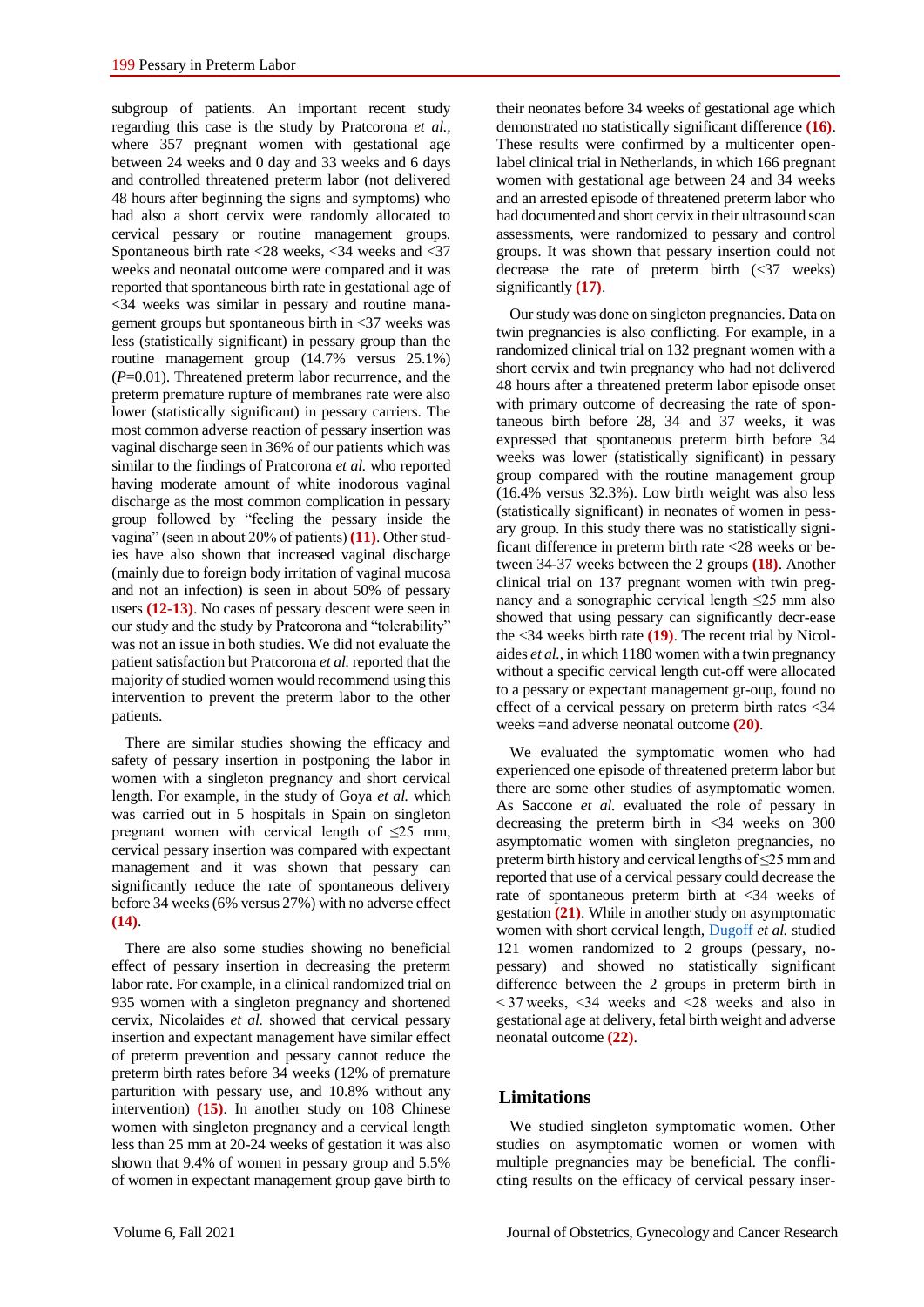tion in decreasing the rate of preterm birth in different studies showed that other complementary studies are needed to more precisely evaluate the role of pessary in different subgroups of pregnant women.

## **Conclusion**

Using cervical pessary after successful control of a threatened preterm labor episode in women with short cervix can postpone the labor significantly (leading to

increased gestational age and improved neonatal outcome).

# **Acknowledgments**

The authors have no acknowledgement.

# **Conflict of Interest**

The authors declared no conflict of interests.

# **References**

- 1. Lumley J. Defining the problem: the epidemiology of preterm birth. BJOG: Int J obstetrics Gynaecol 2003;110 Suppl 20:3‐7. [\[DOI:10.1046/j.1471-0528.2003.00011.x\]](https://doi.org/10.1046/j.1471-0528.2003.00011.x)
- 2. Blencowe H, Cousens S, Oestergaard MZ, Chou D, Moller AB, Narwal R, et al. National, regional, and worldwide estimates of preterm birth rates in the year 2010 with time trends since 1990 for selected countries: a systematic analysis and implications. Lancet. 2012; 379(9832):2162- 72. [\[DOI:10.1016/S0140-6736\(12\)60820-4\]](https://doi.org/10.1016/S0140-6736(12)60820-4)
- 3. Mwaniki MK, Atieno M, Lawn JE, Newton CR. Long-term neurodevelopmental outcomes after intrauterine and neonatal insults: a systematic review. Lancet. 2012; 379(9814):445-52. [\[DOI:10.1016/S0140-6736\(11\)61577-8\]](https://doi.org/10.1016/S0140-6736(11)61577-8)
- 4. Goldenberg RL, Culhane JF, Iams JD, Romero R. Epidemiology and causes of preterm birth. Lancet. 2008; 371(9606):75-84. [\[DOI:10.1016/S0140-6736\(08\)60074-4\]](https://doi.org/10.1016/S0140-6736(08)60074-4)
- 5. Romero R, Dey SK, Fisher SJ. Preterm labor: one syndrome, many causes. Science. 2014; 345(6198):760-5. [\[DOI:10.1126/science.1251816\]](https://doi.org/10.1126/science.1251816) [\[PMID\]](https://www.ncbi.nlm.nih.gov/pubmed/25124429) [\[PMCID\]](http://www.ncbi.nlm.nih.gov/pmc/articles/PMC4191866)
- 6. Owen J, Hankins G, Iams JD, Berghella V, Sheffield JS, Perez-Delboy A, et al. Multicenter randomized trial of cerclage for preterm birth prevention in high-risk women with shortened midtrimester cervical length. Am J Obstet Gynecol. 2009; 201(4):375.e1-8.
- 7. Grzonka DT, Kazmierczak W, Cholewa D, Radzioch J. Herbich cervical pessary--method of therapy for cervical incompetence and prophylaxis of prematurity. Wiad Lek. 2004; 57(1):105-7.
- 8. Arabin B, Alfirevic Z. Cervical pessaries for prevention of spontaneous preterm birth: past, present and future. Ultrasound Obstet Gynecol.

2013; 42(4):390-9. [\[DOI:10.1002/uog.12540\]](https://doi.org/10.1002/uog.12540) [\[PMID\]](https://www.ncbi.nlm.nih.gov/pubmed/23775862) [\[PMCID\]](http://www.ncbi.nlm.nih.gov/pmc/articles/PMC4282542)

- 9. Cross RG. Treatment of Habitual Abortion Due to Cervical Incompetence. Lancet. 1959; 127. [\[DOI:10.1016/S0140-6736\(59\)92242-1\]](https://doi.org/10.1016/S0140-6736(59)92242-1)
- 10. Chang HH, Larson J, Blencowe H, Spong CY, Howson CP, Cairns-Smith S, et al. Preventing preterm births: analysis of trends and potential reductions with interventions in 39 countries with very high human development index. Born Too Soon preterm prevention analysis group. Lancet. 2013; 381(9862):223-34. [\[DOI:10.1016/S0140-](https://doi.org/10.1016/S0140-6736(12)61856-X) [6736\(12\)61856-X\]](https://doi.org/10.1016/S0140-6736(12)61856-X)
- 11. Pratcorona L, Goya M, Merced C, Rodó C, Llurba E, Higueras T, et al. Cervical pessary to reduce preterm birth <34 weeks of gestation after an episode of preterm labor and a short cervix: a randomized controlled trial. Am J Obstet Gynecol. 2018; 219:99.e1-16. [\[DOI:10.1016/j.ajog.2018.04.031\]](https://doi.org/10.1016/j.ajog.2018.04.031) [\[PMID\]](https://www.ncbi.nlm.nih.gov/pubmed/29704487)
- 12. Jorde A, Kastli K, Hamann B, Pockrandt H. Changes in the vaginal flora caused by supporting pessary treatment in pregnancy. Zentralblatt fur Gynakologie. 1983; 105(13):855‐7.
- 13. Havlik I, Stasek K, Franek B, Havlikova S. Vaginal flora during supportive therapy using a pessary in pregnancy. Ceskoslovenska Gynekologie.1986; 51:258‐9.
- 14. Goya M, Pratcorona L, Merced C, Rodó C, Valle L, Romero A, et al. Cervical pessary in pregnant women with a short cervix (PECEP): an openlabel randomised controlled trial. Lancet. 2012; 379(9828):1800-6. [\[DOI:10.1016/S0140-](https://doi.org/10.1016/S0140-6736(12)60030-0) [6736\(12\)60030-0\]](https://doi.org/10.1016/S0140-6736(12)60030-0)
- 15. Nicolaides KH, Syngelaki A, Poon LC, Picciarelli G, Tul N, Zamprakou A, et al. A Randomized Trial of a Cervical Pessary to Prevent Preterm Singleton Birth. New Engl J